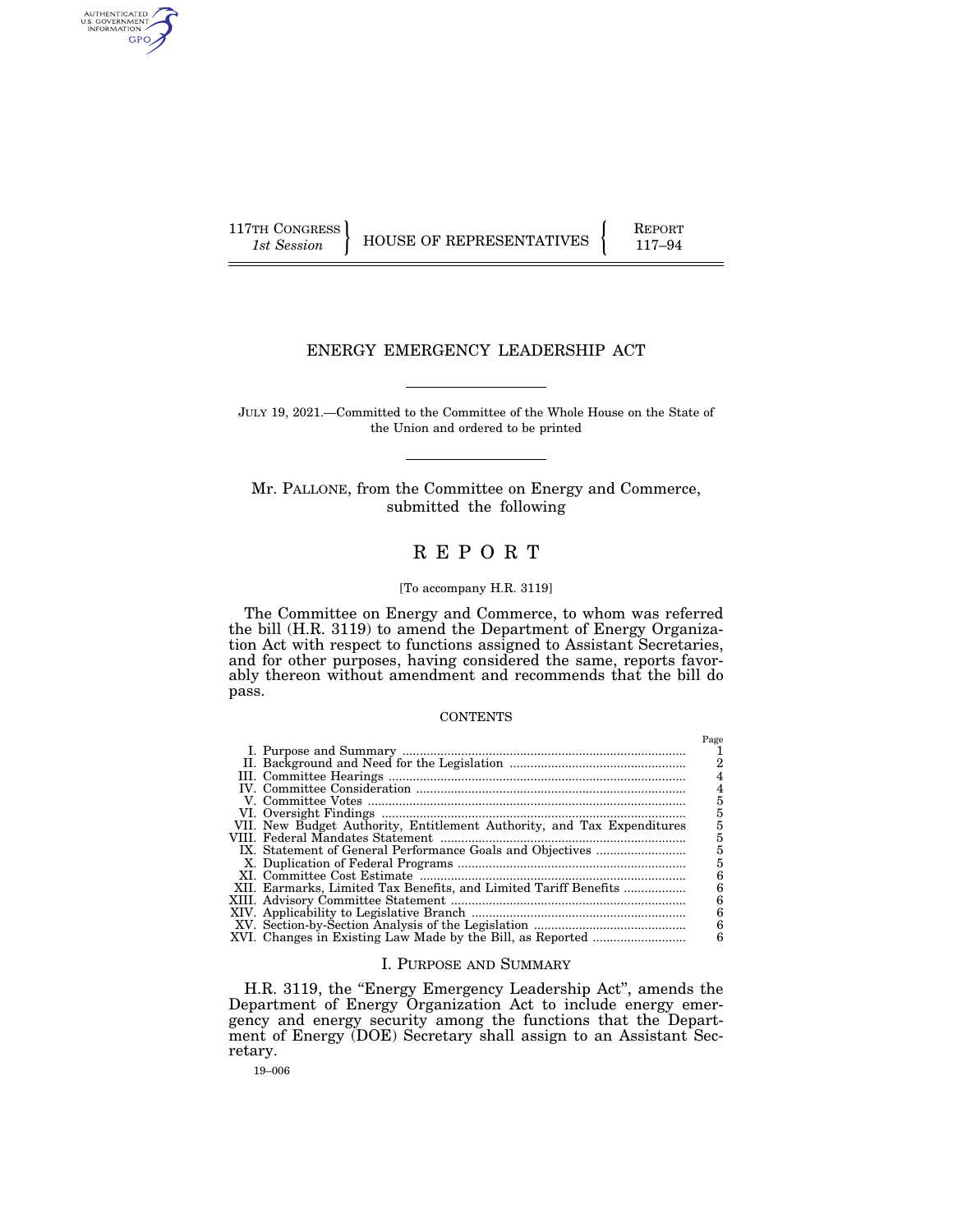H.R. 3119 provides that the functions to be assigned to an Assistant Secretary include responsibilities with respect to infrastructure, cybersecurity, emerging threats, supply and emergency planning, coordination, response, and restoration. It also provides that these functions include the provision of technical assistance, support, and response capabilities with respect to energy sector threats, risks, and incidents to State, local, and Tribal governments, and the energy sector. Finally, H.R. 3119 requires the Secretary of Energy (the Secretary) to ensure that the departmental functions added by this legislation are performed in coordination with relevant Federal agencies, such as the Department of Homeland Security.

#### II. BACKGROUND AND NEED FOR LEGISLATION

The United States maintains one of the most advanced and complex energy infrastructures in the world. This includes an extensive system transporting oil, natural gas, and refined product to consumers. It involves the storage capacity of more than 600 million barrels of oil and the storage of for natural gas equivalent to nearly 2 months of U.S. consumption. This also includes the vast, complex electricity systems that deliver uninterrupted power from producers to consumers. These intricate and highly interdependent systems enable every aspect of our daily lives.<sup>1</sup> Our nation's economy, security, and the health and safety of its citizens depend upon the reliable and uninterrupted supply of fuels and electricity.

The manner by which energy and power is generated, transmitted, and delivered continues to evolve in complexity. As advances in digital and information technologies layer onto existing practices and energy infrastructures, new risks emerge, and new vulnerabilities are exposed. Recent high-profile attempts by foreign actors to infiltrate our nation's energy systems and infrastructure, including the successful ransomware attack on the Colonial Pipeline system, further highlight the need for legislation aimed at mitigating these significant and growing threats to the reliable supply of energy in the United States.

### *DOE's Authorities for Cybersecurity, Energy Security, and Emergency Response*

When DOE was organized in 1977, energy security concerns revolved around oil supply shortages. As a result, energy security emergency functions in the Department of Energy Organization Act focused on distributing and allocating fuels in an emergency. Over time, these functions in DOE's organic statute remained largely unchanged; however, DOE's responsibilities and authorities have evolved substantially beyond what was envisioned 40 years ago. Energy delivery systems have become increasingly interconnected and digitized, while society has become more dependent on energy in all its forms—expanding the opportunities for cybersecurity threats and other hazards that may require emergency response.

Today, the mission of DOE to advance the national, economic, and energy security of the United States requires it to act as the

 $^1$ Department of Energy, Valuation of Energy Security for the United States (January 2017) (https://www.energy.gov/sites/prod/files/2017/01/f34/Valuation%20of%20Energy%20Security%20<br>for%20the%20United%20States%20%28Full%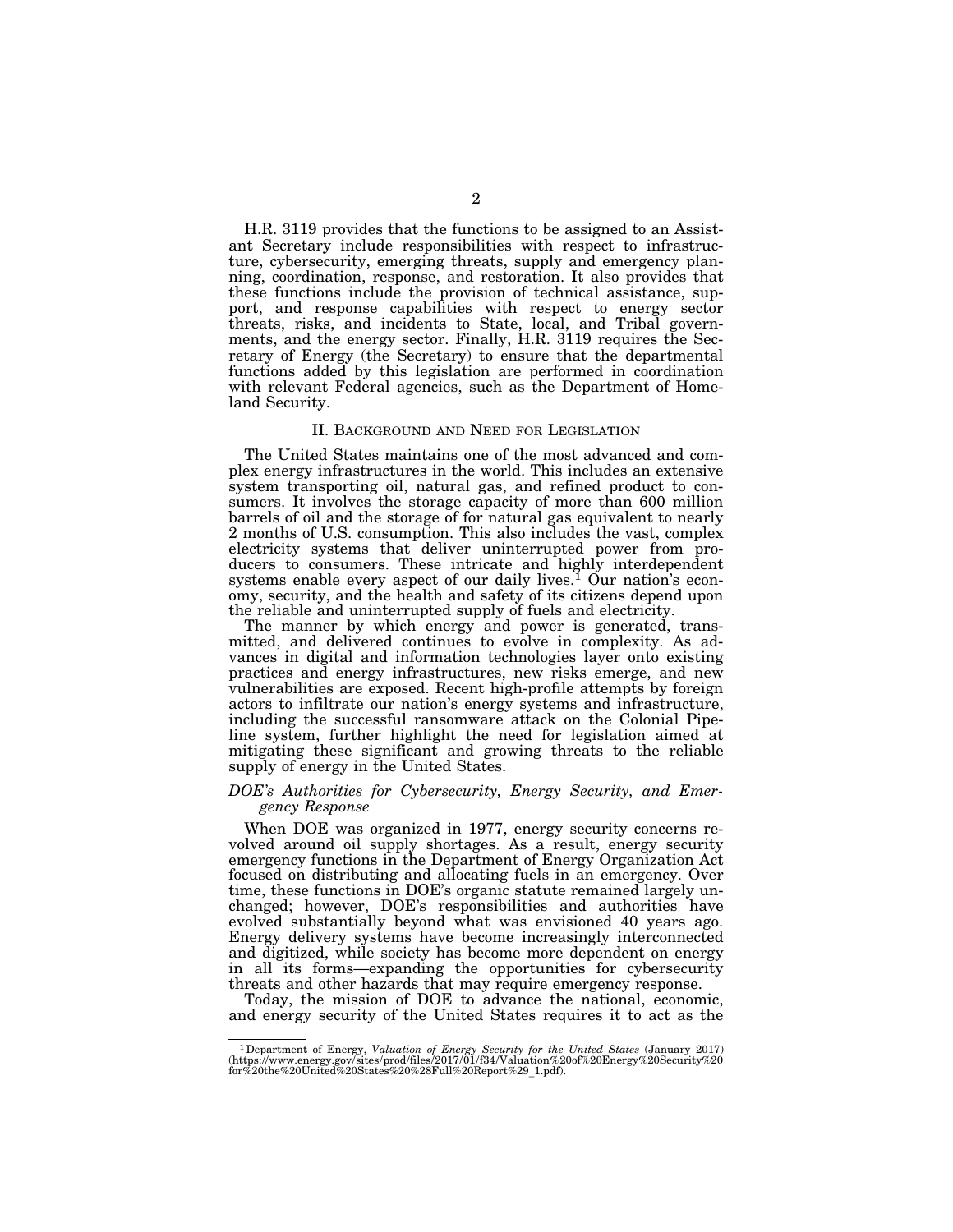lead agency for the protection of electric power, oil, and natural gas infrastructure. DOE has authority and responsibilities for the physical and cybersecurity of energy delivery systems from laws that Congress has passed and Presidential directives. Congress has provided DOE with a wide range of emergency response and cybersecurity authorities affecting multiple segments of the energy sector, including in the Department of Energy Organization Act, the Energy Policy and Conservation Act, the Natural Gas Act, the Federal Power Act (FPA), the Defense Production Act, and most recently with the Fixing America's Transportation Act (FAST Act).

The FAST Act, which was signed into law in 2015, designated DOE as the Sector-Specific Agency (SSA) for the energy sector and provided the Department with several new energy security authorities to respond to physical and cyberattacks to energy systems. Section 61003 of the FAST Act amended the Federal Power Act to create a new section 215A entitled, ''Critical Electric Infrastructure Security.'' Section 215A of the FPA states that when the President issues or provides to the Secretary of Energy a written directive or determination identifying a grid security emergency, the Secretary may, with or without notice, hearing, or report, issue orders for emergency measures to protect or restore the reliability of critical electric infrastructure or of defense critical electric infrastructure during an emergency.<sup>2</sup>

DOE's cybersecurity roles and responsibilities are also guided by the Federal Government's operational framework, as provided by the Presidential Policy Directive 41 (PPD–41) issued in 2016 addressing ''United States Cyber Incident Coordination.'' A primary purpose of PPD–41 is to improve coordination across the Federal Government by clarifying roles and responsibilities. Under the PPD–41 framework, DOE serves as the lead agency for the energy sector, coordinating closely with other agencies and the private sector to facilitate the response, recovery, and restoration of damaged energy infrastructure.

### *DOE Leadership in Energy Supply Emergencies*

As the Energy SSA and pursuant to its other statutory authorities relating to the supply and delivery of energy, DOE coordinates with multiple Federal and State agencies and collaborates with energy infrastructure owners and operators on activities associated with identifying vulnerabilities, mitigating incidents that may impact the energy sector, and assisting with preparation, recovery, or restoration to ensure the supply of energy in emergencies.

During the past two presidential administrations, DOE has strengthened these energy emergency functions, including for preparedness, response, and restoration of energy systems against all hazards. The growing interconnectedness of energy systems and the surpassing national importance of ensuring the supply and delivery of energy against cyber threats, however, underscore the need to further consolidate and elevate the Department's energy emergency functions which, as noted above, have not been updated since 1977.<sup>3</sup>

<sup>&</sup>lt;sup>2</sup> Federal Power Act § 215A, 16 U.S.C. § § 824o-1.<br><sup>3</sup> For example, at the end of his tenure, which included reforms to the Department's emergency management programs, Secretary Ernest Moniz noted the need to further reo Continued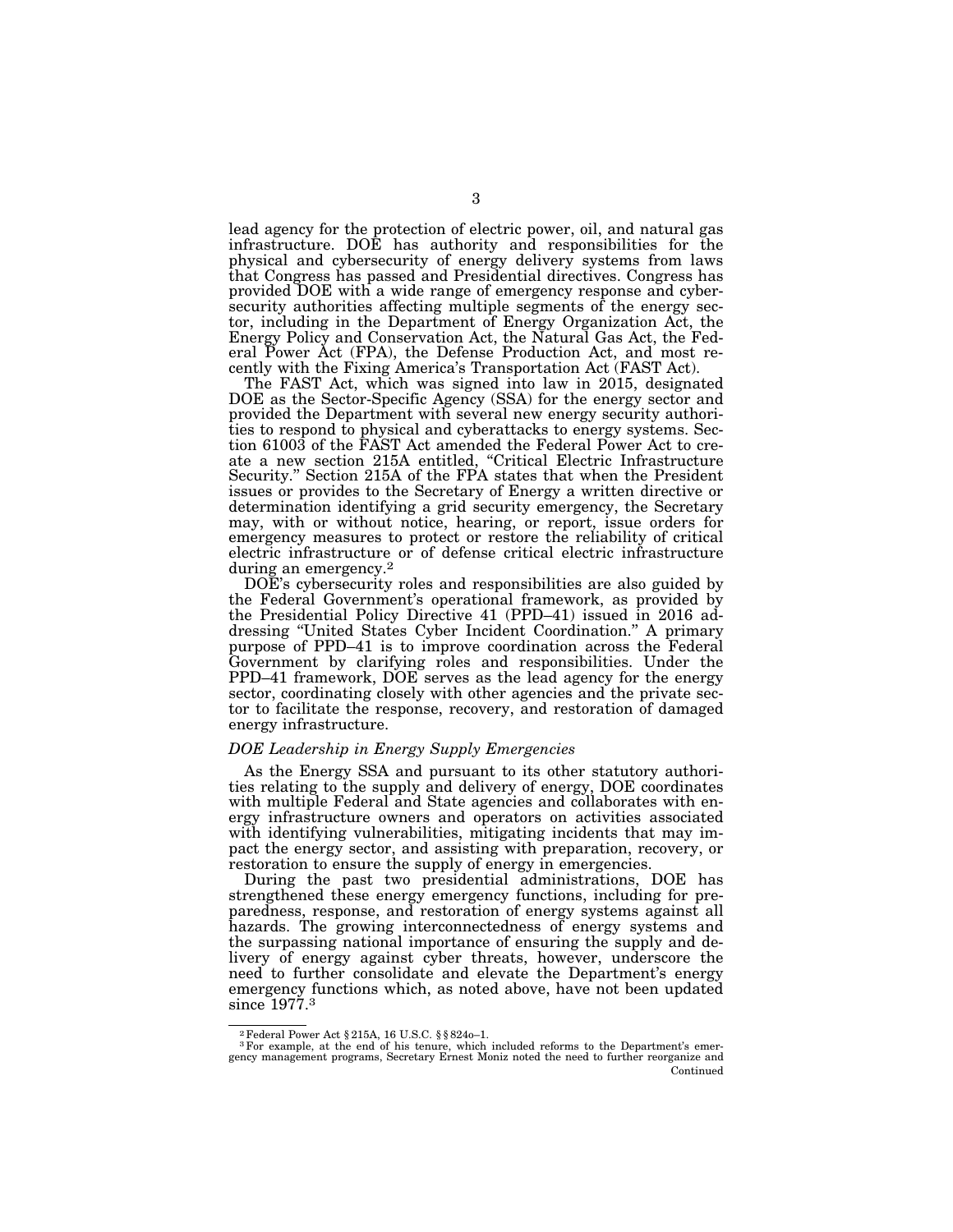In keeping with this, on February 14, 2018, the Secretary of Energy announced establishment of a new Office of Cybersecurity, Energy Security, and Emergency Response (CESER) at DOE, noting

DOE plays a vital role in protecting our Nation's energy infrastructure from cyber threats, physical attack and natural disaster. . . This new office best positions the Department to address the emerging threats of tomorrow while protecting the reliable flow of energy to Americans today.4

The CESER office focuses on energy infrastructure security, supporting the expanded national security responsibilities assigned to DOE. Currently, CESER is led by Acting Principal Deputy Assistant Secretary Puesh M. Kumar, who reports to the Under Secretary of Energy. DOE, through CESER, mobilized in May 2021 to respond to a ransomware attack on the Colonial Pipeline Company. CESER provided situational awareness and impact analysis to industry and state partners and coordinated the whole-of-government response to help restore service on the Colonial Pipeline.5

H.R. 3119 would further enhance the execution of this core energy emergency mission by establishing in statute the assistant secretary-level leadership of DOE's emergency response and cybersecurity functions. Given the critical role DOE serves for the nation to coordinate, prepare for, and respond to all hazards to the supply of energy, including cybersecurity, such assistant secretary-level leadership will strengthen coordination across the department, ensure more effective interagency collaborations, and increase accountability to Congress.

H.R. 3119, by establishing energy emergency leadership explicitly in the Department of Energy Organization Act, ensures the benefits of elevated leadership over the relevant missions will endure.

### III. COMMITTEE HEARINGS

For the purposes of section 3(c) of rule XIII of the Rules of the House of Representatives, the following hearing was used to develop or consider H.R. 3119: The Subcommittee on Energy held a hearing on May 19, 2021, entitled ''The Fiscal Year 2022 DOE Budget.'' The Subcommittee received testimony from the following witness:

• The Honorable Jennifer M. Granholm, Secretary, Department of Energy

# IV. COMMITTEE CONSIDERATION

H.R. 3119, the ''Energy Emergency Leadership Act'', was introduced on May 11, 2021, by Representative Rush (D–IL) and one other original cosponsor and was referred to the Committee on Energy and Commerce. It was then referred to the Subcommittee on

consolidate the Department's emergency programs in his "Cabinet Exit Memo," Department of<br>Energy, *Cabinet Exit Memo of Secretary Ernest Moniz Memo (*Jan. 5, 2017) (https://<br>www.energy.gov/sites/prod/files/2017/01/f34/Depa

<sup>20</sup>Memo.pdf).<br>
<sup>4</sup> Department of Energy, *Secretary of Energy Rick Perry Forms New Office of Cybersecurity,*<br> *Energy Security, and Emergency Response.* (Feb. 14, 2018) (press release) (https://<br>
www.energy.gov/articles/sec

rity-and-emergency). 5Department of Energy, Colonial Pipeline Cyber Incident (https://www.energy.gov/index.php/ ceser/colonial-pipeline-cyber-incident).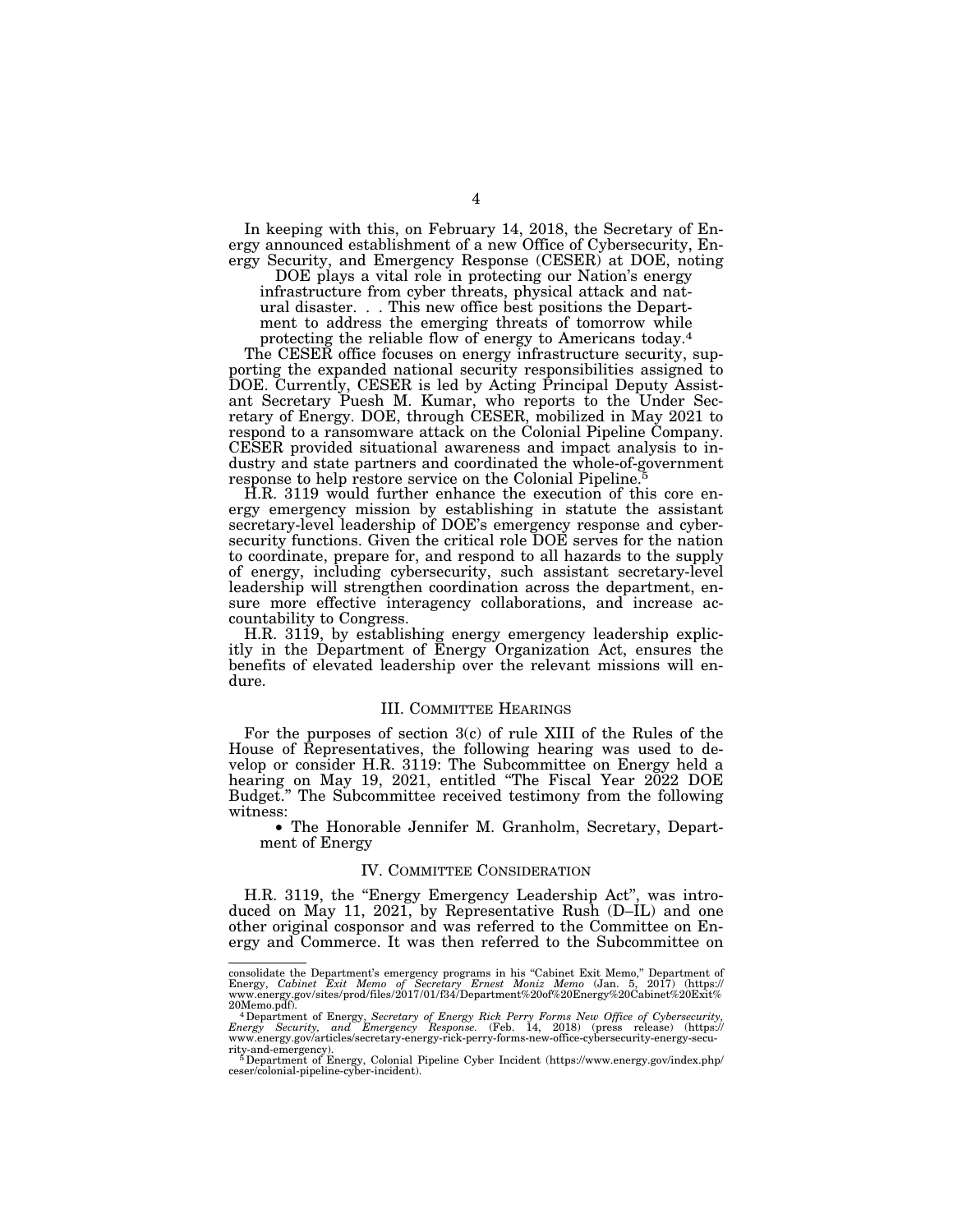Energy on May 12, 2021. H.R. 3119 was discharged from the Subcommittee on Energy on June 9, 2021.

The full Committee met in virtual open markup session, pursuant to notice, to consider H.R. 3119 and five other bills on June 10, 2021. No amendments were offered during consideration of H.R. 3119. Representative Pallone, Chairman of the committee, offered a motion to order H.R. 3119 reported favorably to the House, without amendment. The motion on final passage was agreed to by a voice vote, a quorum being present.

#### V. COMMITTEE VOTES

Clause 3(b) of rule XIII requires the Committee to list the record votes on the motion to report legislation and amendments thereto. There were no record votes taken in connection with ordering H.R. 3119 reported.

### VI. OVERSIGHT FINDINGS

Pursuant to clause  $3(c)(1)$  of rule XIII and clause  $2(b)(1)$  of rule X of the Rules of the House of Representatives, the oversight findings and recommendations of the Committee are reflected in the descriptive portion of the report.

### VII. NEW BUDGET AUTHORITY, ENTITLEMENT AUTHORITY, AND TAX **EXPENDITURES**

Pursuant to 3(c)(2) of rule XIII of the Rules of the House of Representatives, the Committee adopts as its own the estimate of new budget authority, entitlement authority, or tax expenditures or revenues contained in the cost estimate prepared by the Director of the Congressional Budget Office pursuant to section 402 of the Congressional Budget Act of 1974.

The Committee has requested but not received from the Director of the Congressional Budget Office a statement as to whether this bill contains any new budget authority, spending authority, credit authority, or an increase or decrease in revenues or tax expenditures.

### VIII. FEDERAL MANDATES STATEMENT

The Committee adopts as its own the estimate of Federal mandates prepared by the Director of the Congressional Budget Office pursuant to section 423 of the Unfunded Mandates Reform Act.

## IX. STATEMENT OF GENERAL PERFORMANCE GOALS AND OBJECTIVES

Pursuant to clause  $3(c)(4)$  of rule XIII, the general performance goal or objective of this legislation is to ensure more effective implementation of the Department of Energy's energy emergency and cybersecurity responsibilities.

# X. DUPLICATION OF FEDERAL PROGRAMS

Pursuant to clause 3(c)(5) of rule XIII, no provision of H.R. 3119 is known to be duplicative of another Federal program, including any program that was included in a report to Congress pursuant to section 21 of Public Law 111–139 or the most recent Catalog of Federal Domestic Assistance.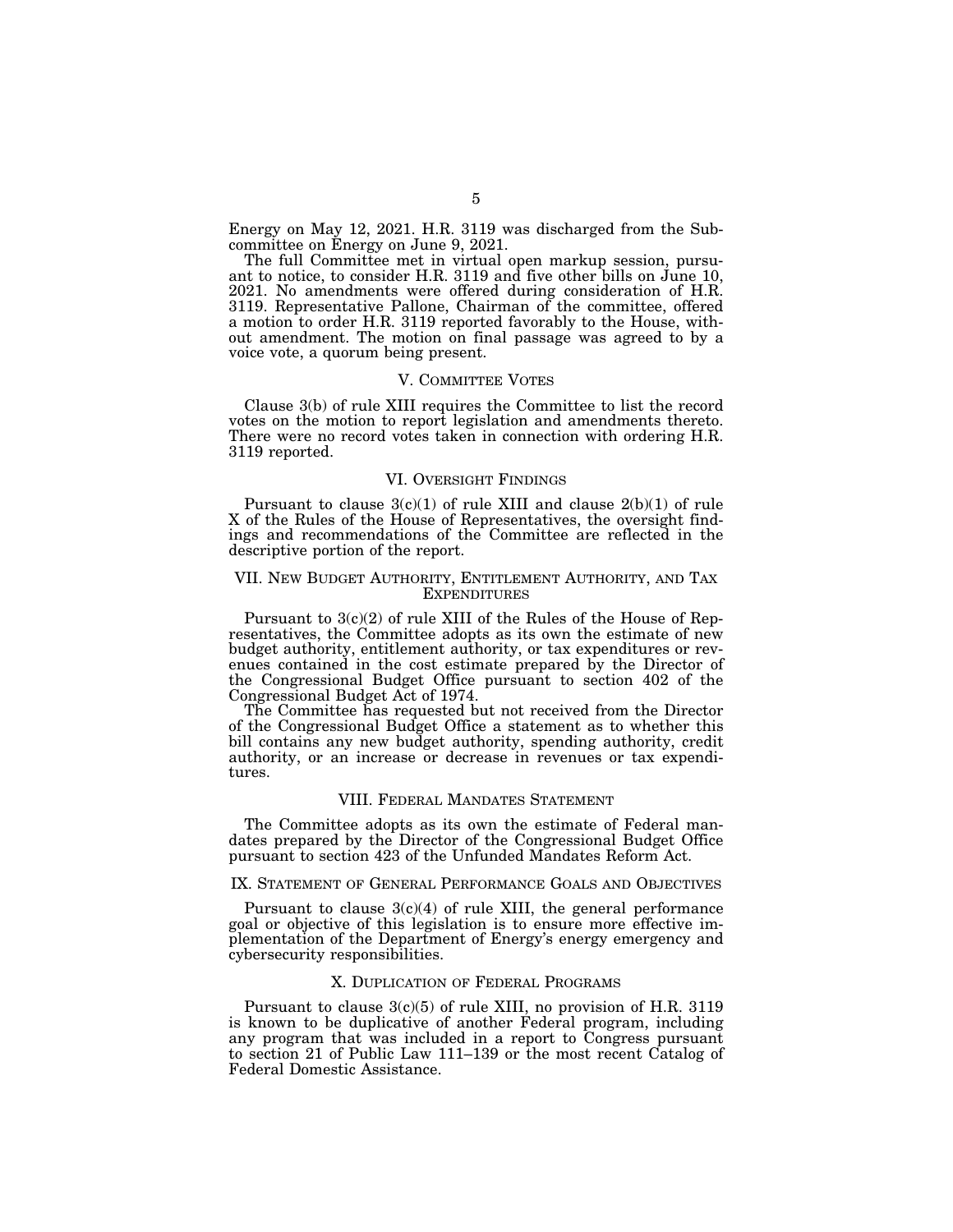## XI. COMMITTEE COST ESTIMATE

Pursuant to clause  $3(d)(1)$  of rule XIII, the Committee adopts as its own the cost estimate prepared by the Director of the Congressional Budget Office pursuant to section 402 of the Congressional Budget Act of 1974.

# XII. EARMARKS, LIMITED TAX BENEFITS, AND LIMITED TARIFF **BENEFITS**

Pursuant to clause  $9(e)$ ,  $9(f)$ , and  $9(g)$  of rule XXI, the Committee finds that H.R. 3119 contains no earmarks, limited tax benefits, or limited tariff benefits.

### XIII. ADVISORY COMMITTEE STATEMENT

No advisory committees within the meaning of section 5(b) of the Federal Advisory Committee Act were created by this legislation.

### XIV. APPLICABILITY TO LEGISLATIVE BRANCH

The Committee finds that the legislation does not relate to the terms and conditions of employment or access to public services or accommodations within the meaning of section  $10\overline{2(b)(3)}$  of the Congressional Accountability Act.

### XV. SECTION-BY-SECTION ANALYSIS OF THE LEGISLATION

### *Section 1. Short title*

Section 1 provides That the Act may be sited as the "Energy Emergency Leadership Act''.

## *Sec. 2. Functions assigned to Assistant Secretaries*

#### *(a) In General.*

Section 2(a) amends the Department of Energy Organization Act to include energy emergency and energy security among the functions that the Secretary shall assign to an Assistant Secretary; provides that these functions include responsibilities with respect to infrastructure, cybersecurity, emerging threats, supply and emergency planning, coordination, response, and restoration; and provides that these functions also include the provision of technical assistance, support, and response capabilities with respect to energy security threats, risks, and incidents to State, local, and Tribal governments and the energy sector.

#### *(b) Coordination.*

Section 2(b) requires the Secretary to ensure that the functions of the Secretary described in subsection (a) of this Act are performed in coordination with relevant Federal agencies.

### XVI. CHANGES IN EXISTING LAW MADE BY THE BILL, AS REPORTED

In compliance with clause 3(e) of rule XIII of the Rules of the House of Representatives, changes in existing law made by the bill, as reported, are shown as follows (new matter is printed in italics and existing law in which no change is proposed is shown in roman):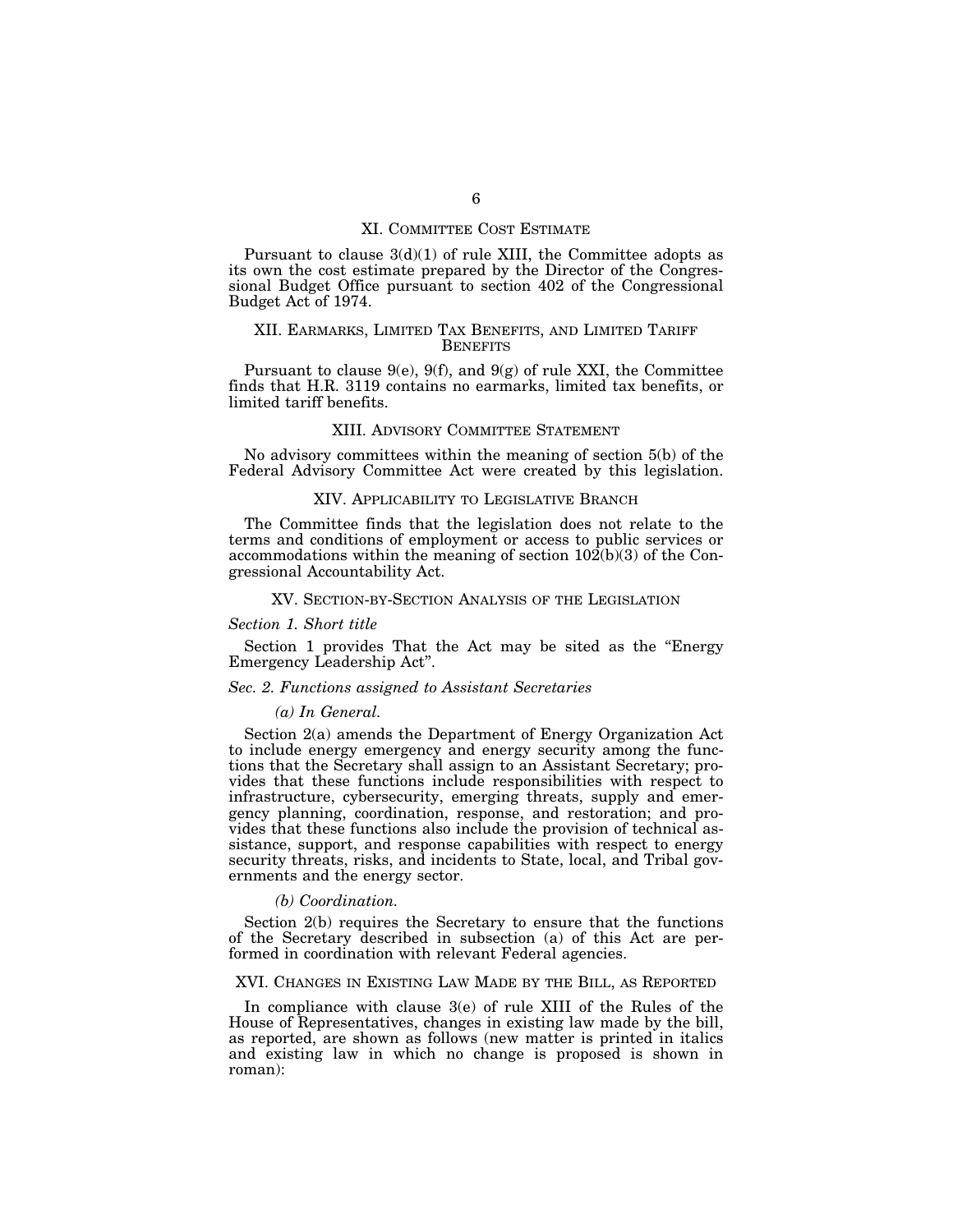# **DEPARTMENT OF ENERGY ORGANIZATION ACT**

\* \* \* \* \* \* \*

# TITLE II—ESTABLISHMENT OF THE DEPARTMENT

\* \* \* \* \* \* \*

### ASSISTANT SECRETARIES

SEC. 203. (a) There shall be in the Department 8 Assistant Secretaries, each of whom shall be appointed by the President, by and with the advice and consent of the Senate; who shall be compensated at the rate provided for at level IV of the Executive Schedule under section 5315 of title 5, United States Code; and who shall perform, in accordance with applicable law, such of the functions transferred or delegated to, or vested in, the Secretary as he shall prescribe in accordance with the provisions of this Act. The functions which the Secretary shall assign to the Assistant Secretaries include, but are not limited to, the following:

(1) Energy resource applications, including functions dealing with management of all forms of energy production and utilization, including fuel supply, electric power supply, enriched uranium production, energy technology programs, and the management of energy resource leasing procedures on Federal lands.

(2) Energy research and development functions, including the responsibility for policy and management of research and development for all aspects of—

(A) solar energy resources;

(B) geothermal energy resources;

(C) recycling energy resources;

(D) the fuel cycle for fossil energy resources; and

(E) the fuel cycle for nuclear energy resources.

(3) Environmental responsibilities and functions, including advising the Secretary with respect to the conformance of the Department's activities to environmental protection laws and principles, and conducting a comprehensive program of research and development on the environmental effects of energy technologies and programs.

(4) International programs and international policy functions, including those functions which assist in carrying out the international energy purposes described in section 102 of this Act.

(6) Intergovernmental policies and relations including responsibilities for assuring that national energy policies are reflective of and responsible to the needs of State and local governments, and for assuring that other components of the Department coordinate their activities with State and local governments, where appropriate, and develop intergovernmental communications with State and local governments.

(7) Competition and consumer affairs, including responsibilities for the promotion of competition in the energy industry and for the protection of the consuming public in the energy policymaking processes, and assisting the Secretary in the formulation and analysis of policies, rules, and regulations relating to competition and consumer affairs.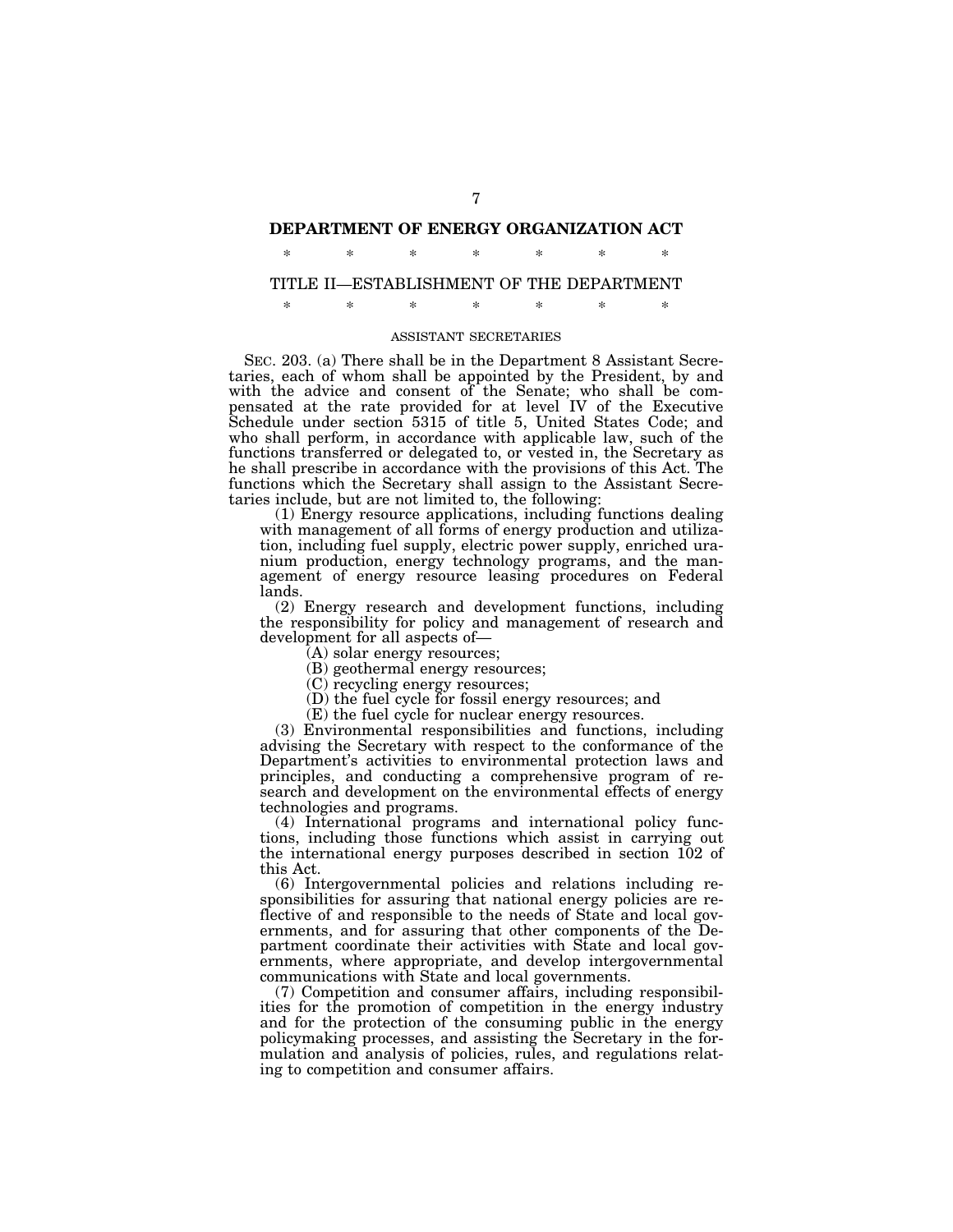(8) Nuclear waste management responsibilities, including—

(A) the establishment of control over existing Government facilities for the treatment and storage of nuclear wastes, including all containers, casks, buildings, vehicles, equipment, and all other materials associated with such facilities;

(B) the establishment of control over all existing nuclear waste in the possession or control of the Government and all commercial nuclear waste presently stored on other than the site of a licensed nuclear power electric generating facility, except that nothing in this paragraph shall alter or effect title to such waste;

(C) the establishment of temporary and permanent facilities for storage, management, and ultimate disposal of nuclear wastes;

(D) the establishment of facilities for the treatment of nuclear wastes;

(E) the establishment of programs for the treatment, management, storage, and disposal of nuclear wastes;

(F) the establishment of fees or user charges for nuclear waste treatment or storage facilities, including fees to be charged Government agencies; and

(G) the promulgation of such rules and regulations to implement the authority described in this paragraph,

except that nothing in this section shall be construed as granting to the Department regulatory functions presently within the Nuclear Regulatory Commission, or any additional functions than those already conferred by law.

(9) Energy conservation functions, including the development of comprehensive energy conservation strategies for the Nation, the planning and implementation of major research and demonstration programs for the development of technologies and processes to reduce total energy consumption, the administration of voluntary and mandatory energy conservation programs, and the dissemination to the public of all available information on energy conservation programs and measures.

(10) Power marketing functions, including responsibility for marketing and transmission of Federal power.

(11) Public and congressional relations functions, including responsibilities for providing a continuing liaison between the Department and the Congress and the Department and the public.

*(12) Energy emergency and energy security functions, including—* 

*(A) responsibilities with respect to infrastructure, cybersecurity, emerging threats, supply, and emergency planning, coordination, response, and restoration; and* 

*(B) upon request of a State, local, or tribal government or energy sector entity, and in consultation with other Federal agencies as appropriate, provision of technical assistance, support, and response capabilities with respect to energy security threats, risks, and incidents.* 

(b) At the time the name of any individual is submitted for confirmation to the position of Assistant Secretary, the President shall identify with particularity the function or functions described in